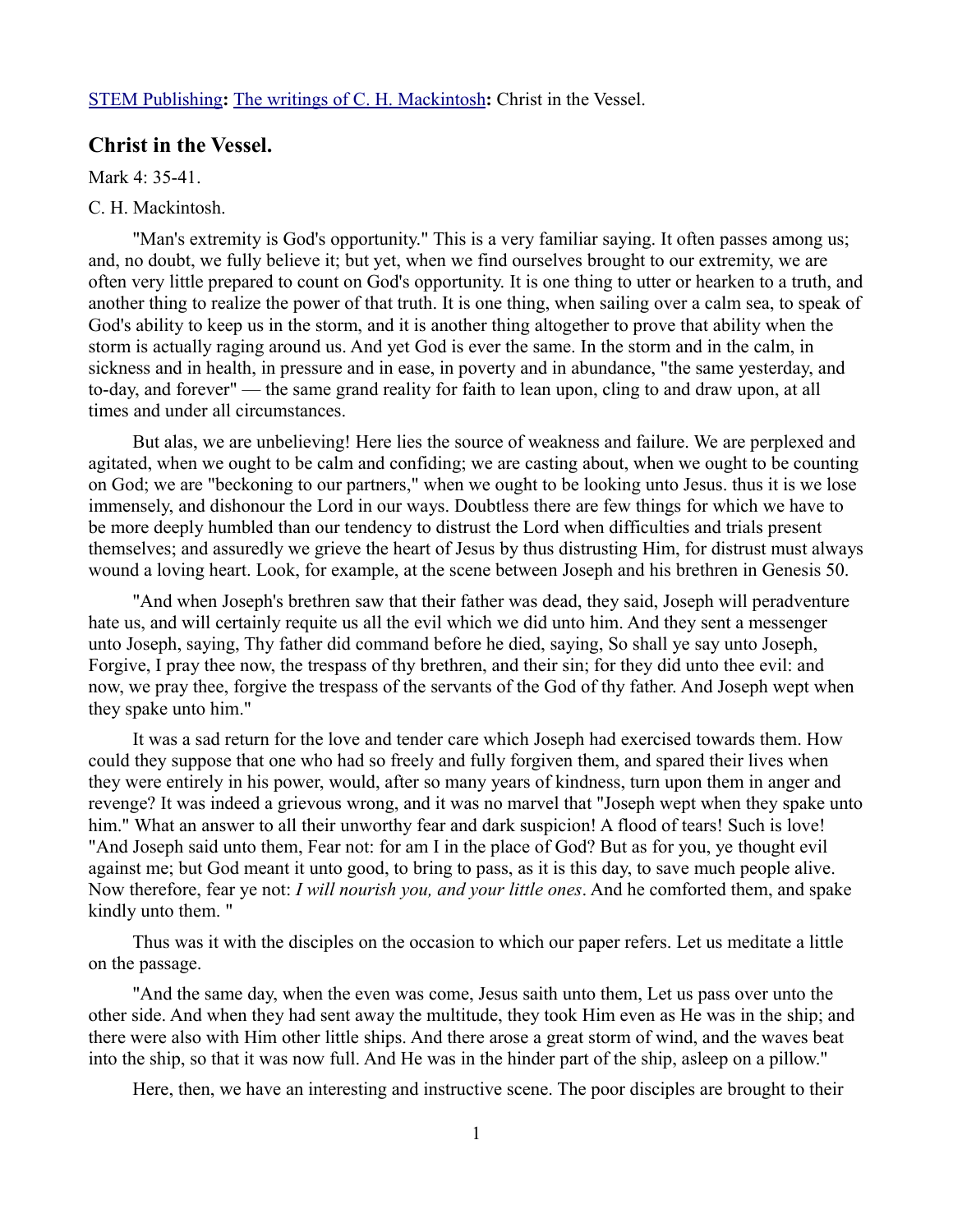extremity. They are at their wits' end. A violent storm — the ship full of water — the Master asleep. This was a trying moment indeed, and assuredly we, if we look at ourselves, need not marvel at the fear and agitation of the disciples. It is not likely that we should have done better had we been there. Still, we cannot but see wherein they failed. The narrative has been penned for our learning, and we are bound to study it, and seek to learn the lesson which it reads out to us .

There is nothing more absurd and irrational than unbelief when we come to look at it calmly. In the scene before us this absurdity is very apparent; for what could be more absurd than to suppose that the vessel could possibly sink with the Son of God on board? And yet this was what they feared. It may be said they did not just think of the Son of God at that moment. True, they thought of the storm, the waves, the filling vessel, and, judging after the manner of men, it seemed a hopeless case. Thus it is the unbelieving heart ever reasons. It looks only at the circumstances, and leaves God out. Faith, on the contrary, looks only at God, and leaves circumstances out.

What a difference! Faith delights in man's extremity, simply because it is God's opportunity. It delights in being "shut up" to God — in having the platform thoroughly cleared of the creature, in order that God may display His glory — in the multiplying of "empty vessels," in order that God may fill them. Such is faith. It would, we may surely say, have enabled the disciples to lie down and sleep beside their Master in the midst of the storm. Unbelief, on the other hand, rendered them uneasy; they could not rest themselves, and they actually aroused the blessed Lord out of His sleep by their unbelieving apprehensions. He, weary with incessant toil, was snatching a few moments repose while the vessel was crossing the sea. He knew what fatigue was; He had come down into all our circumstances. He made Himself acquainted with all our feelings and all our infirmities, being in all points tempted like as we are, sin excepted.

He was found as a man in every respect, and as such He slept on a pillow, rocked by the waves of the sea. The storm and the billows beat upon the vessel, although the Creator was on board, in the person of that weary, sleeping Workman.

Profound mystery! The One who made the sea, and could hold the winds in His almighty grasp, lay sleeping in the hinder part of the ship, and allowed the sea and the wind to treat Him as unceremoniously as though He were an ordinary man. Such was the reality of the human nature of our blessed Lord. He was weary — He slept, being tossed on the bosom of that sea which His hands had made. O pause and meditate on this wondrous sight. Look closely, think upon it. We cannot expatiate upon the scene; we can only muse and worship.

But, as we have said, unbelief roused the blessed Lord out of His sleep. "They awake Him, and say unto Him, Master, *carest Thou not* that we perish?" What a question! "*Carest Thou not?"* How it must have wounded the sensitive heart of the Lord! How could they ever think that He was indifferent to their trouble and danger? How completely must they have lost sight of His love, to say nothing of His power, when they could bring themselves to say, "Carest Thou not?"

And yet, have we not in all this a mirror in which to see ourselves reflected? Assuredly we have. How often, in moments of pressure and trial, do our hearts conceive, if our lips do not utter the question, "Carest Thou not?" It may be we are laid on a bed of sickness and pain, and we know that one word from the God of all power and might could chase away the malady and raise us up; and yet the word is withheld. Or perhaps we are in need of temporal supplies, and we know that the silver and gold, and the cattle upon a thousand hills, belong to God — yea, that the treasures of the universe are under His hand — and yet day after day rolls on, and our need is not supplied. In a word, we are passing through deep waters, in some way or another; the storm rages, wave after wave rolls over our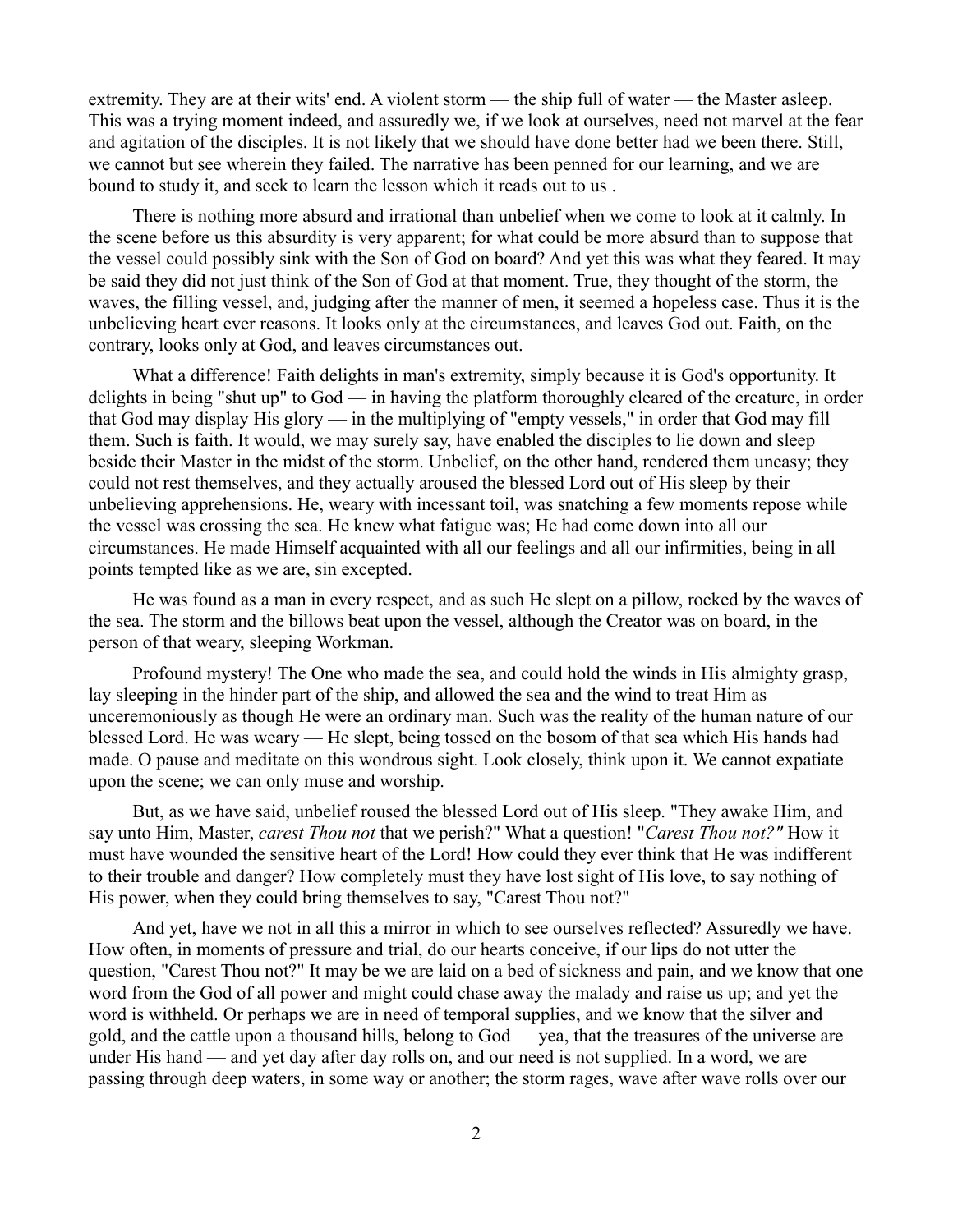tiny vessel, we are brought to our extremity, we are at our wits' end, and our hearts often feel ready to send up the terrible question, "Carest Thou not?" The thought of this is deeply humbling. To think of our grieving the loving heart of Jesus by our unbelief and suspicion should fill us with the deepest contrition.

And then the absurdity of unbelief! How can that One who gave His life for us — who left His glory and came down into this world of toil and misery and died a shameful death to deliver us from eternal wrath — how can such a One ever fail to care for us? But yet we are ready to doubt, or we grow impatient under the trial of our faith, forgetting that the very trial from which we so shrink and under which we so wince is far more precious than gold, for the former is an imperishable reality, whereas the latter must perish in the using. The more genuine faith is tried, the brighter it shines; and hence the trial, however severe, is sure to issue in praise and honour and glory to Him who not only implants the faith, but also passes it through the furnace and sedulously watches it therein.

But the poor disciples failed in the moment of trial. Their confidence gave way, they roused their Master from His slumber with that most unworthy question, "Carest Thou not that we perish?" Alas, what creatures we are! We are ready to forget ten thousand mercies in the presence of a single difficulty. David could say, "I shall one day perish by the hand of Saul"; and how did it turn out? Saul fell on mount Gilboa, and David was established on the throne of Israel. Elijah fled for his life at the threat of Jezebel; and what was the issue? Jezebel was dashed to pieces on the pavement, and Elijah was taken to Heaven in a chariot of fire. So here, the disciples thought they were going to be lost, with the Son of God on board; and what was the result? The storm was hushed into silence, and the sea became as glass, by that Voice which of old had called worlds into existence. "And He arose and rebuked the wind, and said unto the sea, Peace, be still. And the wind ceased, and there was a great calm."

What a combination of grace and majesty is here! Instead of rebuking them for having disturbed His repose, He rebukes those elements which had terrified them. It was thus He replied to their question, "Carest Thou not?" Blessed Master! Who would not trust Thee? Who would not adore Thee for Thy patient grace and unupbraiding love?

There is something perfectly beautiful in the way in which our blessed Lord rises, without an effort, from the repose of perfect humanity into the activity of essential deity. As man, wearied with His work, He slept on a pillow; as God, He rises, and, with His almighty voice, hushes the storm and calms the sea.

Such was Jesus — very God and very man — and such He is now, ever ready to meet His people's need, to hush their anxieties and remove their fears. Oh that we trusted Him more simply! We have little idea of how much we lose by not leaning more on the arm of Jesus, day by day. We are so easily terrified. Every breath of wind, every wave, every cloud, agitates and depresses us. Instead of calmly lying down and reposing beside our Lord, we are full of terror and perplexity. Instead of using the storm as an occasion for trusting Him, we make it an occasion for doubting Him. No sooner does some trifling trouble arise than we think we are going to perish, although He assures us that He has numbered the very hairs of our head. Well may He say to us as He said to His disciples, "Why are ye so fearful? How is it that ye have no faith?"

It would indeed seem at times as though we had no faith. But oh, His tender love! He is ever near to shield and succour us, even though our unbelieving hearts are so ready to doubt His Word. He does not deal with us according to our poor thoughts of Him, but according to His own perfect love toward us. This is the solace and stay of our souls in passing across life's stormy sea homeward to our eternal